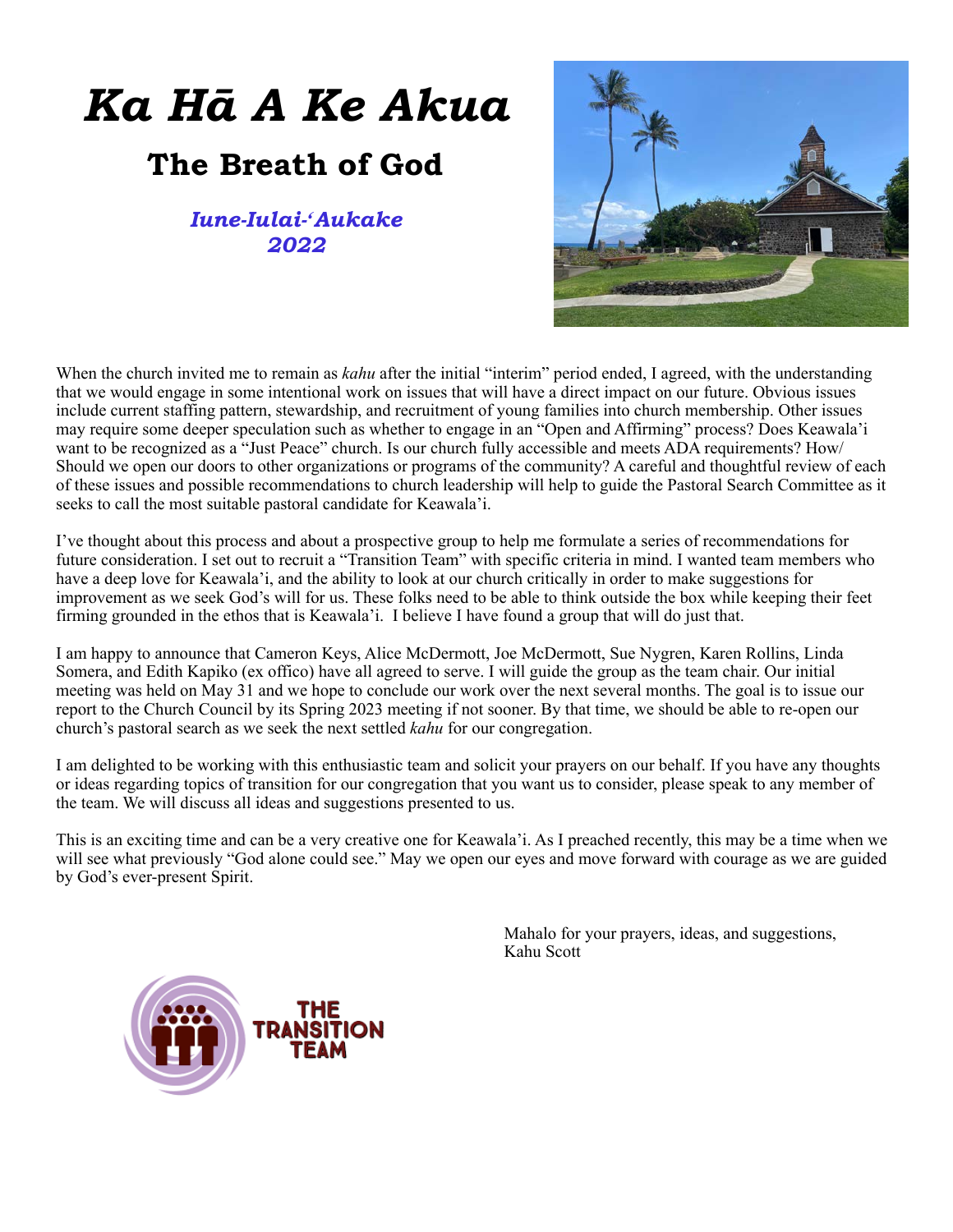### **Easter 2022 in Pictures**



# **Hui Mālama O' Keawala'i**

#### *Our caring giving group is asking for your kōkua.*

Hui Mālama O' Keawala'i was established in 2015 as a "care giving group" to assist our members whose 'Ohana live offisland. When there is an immediate need for assistance, Hui Mālama is contacted to help the family with the following needs: hospital or home visits, running errands or providing meals and transportation. This work is done by our trained volunteers who are overseen by the Steering Committee. The Steering Committee is asking for your kōkua. Some of our original faithful volunteers are no longer able to do these tasks so we are seeking new volunteers. You may choose which task or tasks you would be interested in doing but have no obligation to help if you are unable.

We all know the feeling of appreciation when one of our members helps us. We invite you to consider being one of our compassionate volunteers. Please contact Edie Kapiko at [etkapiko@gmail.com](mailto:etkapiko@gmail.com) or Cindy Mead at [meadcindyann@gmail.com](mailto:meadcindyann@gmail.com) if you would like to be part of Hui Mālama.

#### *Hui Mālama Guidelines and Limitations*

The intent of Hui Mālama is for short term help until further assistance can be arranged. During our almost seven years of providing services, we have been asked to do more than we are able to do. Hui Mālama volunteers are not qualified or licensed to provide medical assistance or long-term care. We are able to help our members through the transition of immediate needs until other arrangements can be made. Our intake coordinator, Edie Kapiko can assess these needs. If additional assistance is necessary, we try to help the family seek other resources and options.

The magic of Hui Mālama is that we have a compassionate congregation who steps up when needed. And with your kōkua, you could help achieve our goal of being that caring community.

Mahalo, Cindy Mead, Chair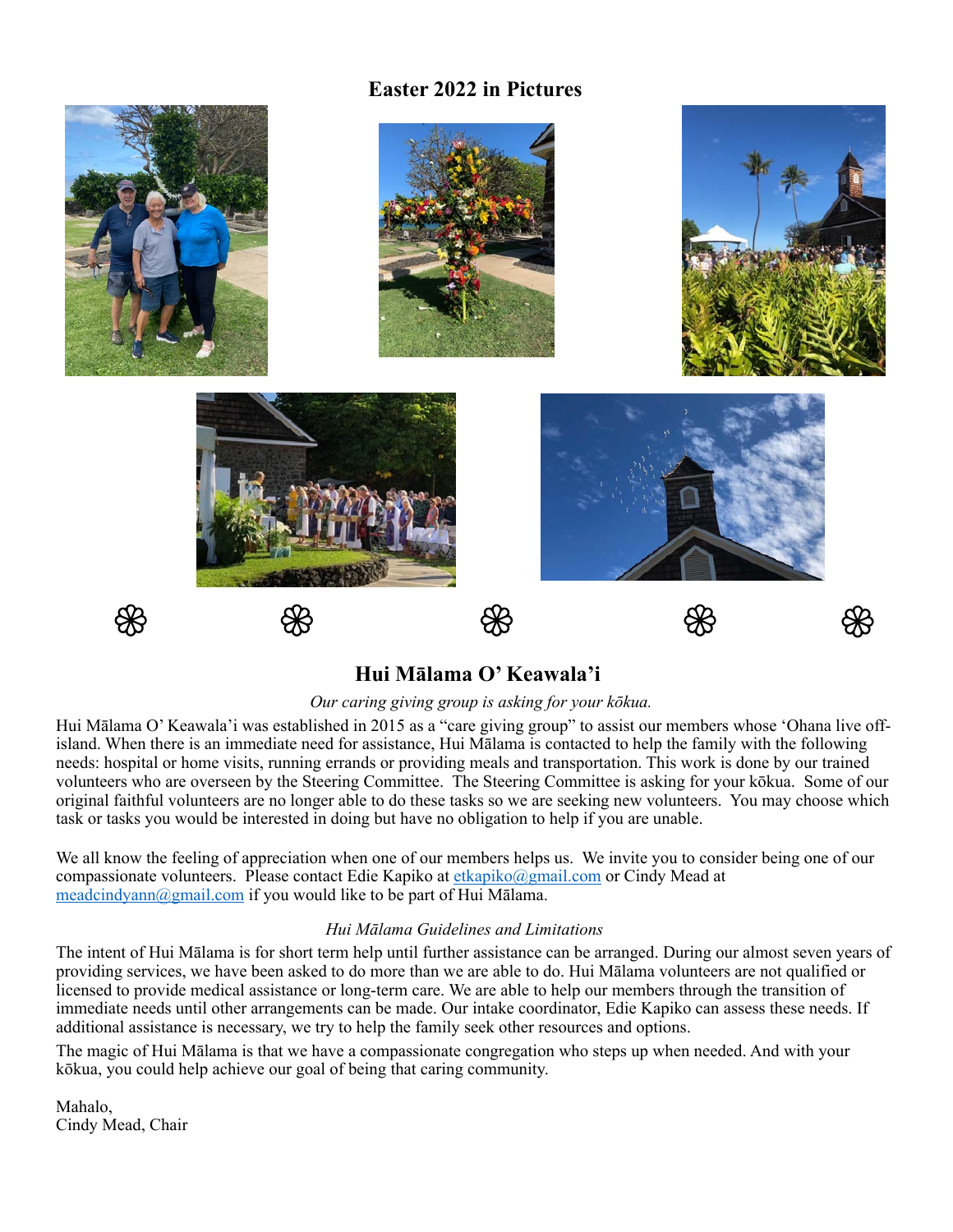#### **Outreach Stories Your donations at work**

A father is the sole caretaker of his adult daughter. She is epileptic and has seizures, has autism, and is nonverbal and bedridden. She was hospitalized but living at home now and has regular in-home health care. He can have her qualified



to live in a facility but he would rather care for her in his home. They receive SSDI and SNAP as well as HUD housing assistance.

He had some friends helping him but they had access to his bank account and withdrew his money. He is resolving this with the bank but as a result fell behind on his bills. He planned to work part-time during the hours that he has in home care for his daughter — this is challenging as even the nurses need his help to care for her when they are there.

The Outreach Committee was able to provide a grant to help him with back rent so he was not evicted while he resolved his financial issues. When told he was given this grant, he said if he could hug everyone on the Committee he would.

#### **Event Calendar at a Glance**

Sun. Jun. 5 Sun. Jul. 3 Board of Trustees Board of Trustees 9:00 a.m. - 4:30 p.m. 11:15 a.m.

5:00 p.m. All Day

Wed. Jun. 8 Sun. Jul. 10 Outreach Committee Board of Deacons 3:30 p.m. 11:15 a.m.

Sun. Jun. 12 Wed. Jul. 13 11:15 a.m. 6:00 p.m.

Book Club Book Club 10:00 a.m. 10:00 a.m.

#### **June 2022 July 2022**

Mon. Jun 6 Wed. Jul. 6 - Thurs. Jul. 14 Church Council Ben Verdery Guitar Class

Board of Deacons Ben Verdery Guitar Concert

Tues. Jun. 21 Tues. Jul. 19



Kahu Scott will be heading to the continental U.S. in June to visit members of his family in Denver and Philadelphia. He will leave on June 15 and return on the 29th. Please contact the church office if you have any pastoral needs during his absence. The Rev. Roxanne WhiteLight will be our guest preacher on the two Sundays *Kahu* Scott is away. A retired minister, Rev. Roxanne is a frequent supply preacher at

churches throughout the island. Roxanne will also lead the two Zoom sessions prior to the Sundays she is preaching. Please give *aloha pumehana* to Roxanne as she joins us for worship on June 19th and 26th.

> *Rev. Roxanne Whitelight Easter 2022*

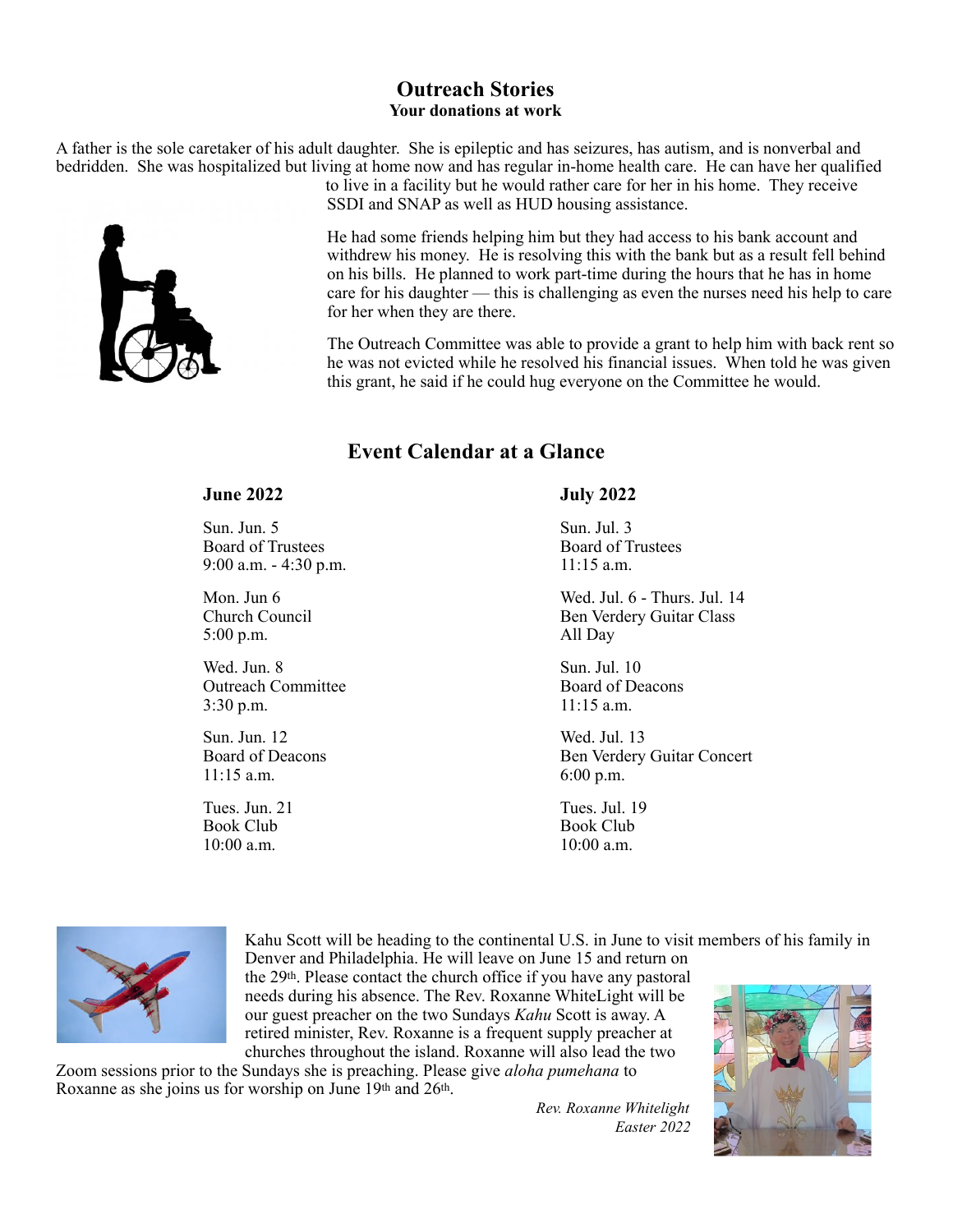

# **Maui Classical Music Festival**

The Maui Classical Music Festival celebrated it's 40th Annual Festival over 10 days with three concerts at Keawala'i Congregational Church. - Monday May 16 "Viennese Splendor", Friday May 20 "Romantic Excursions", and Sunday May 22 "Fortieth Festival Finale."



Yizhak Schotten and Katherine Collier, music directors, gathered eight world-renowned musicians to perform to a delighted audience. Benny Kim, Fabiola Kim, and Sarah Oates, violins, Amir Eldan, cello, Anna Polonsky and Yaron Kohlberg, pianos, Yoonah Kim, clarinet, and Kurt Muroki, double bass, who was born and raised in Maui. The programs ranged form solo piano works to larger ensembles including the Dvorak Bass Quintet and iconic "Trout" Quintet by Franz Schubert.









*Doodle by Karen Rollins*

#### **Christ is Risen!**

Come receive the light, the never setting light, and glorify Christ, who has risen from the dead. Christ is risen from the dead, trampling down death by death, and on those in the tombs He has granted life!

#### **Proverbs 3:17 on wisdom**

Her ways are pleasant ways, and all her paths are peace.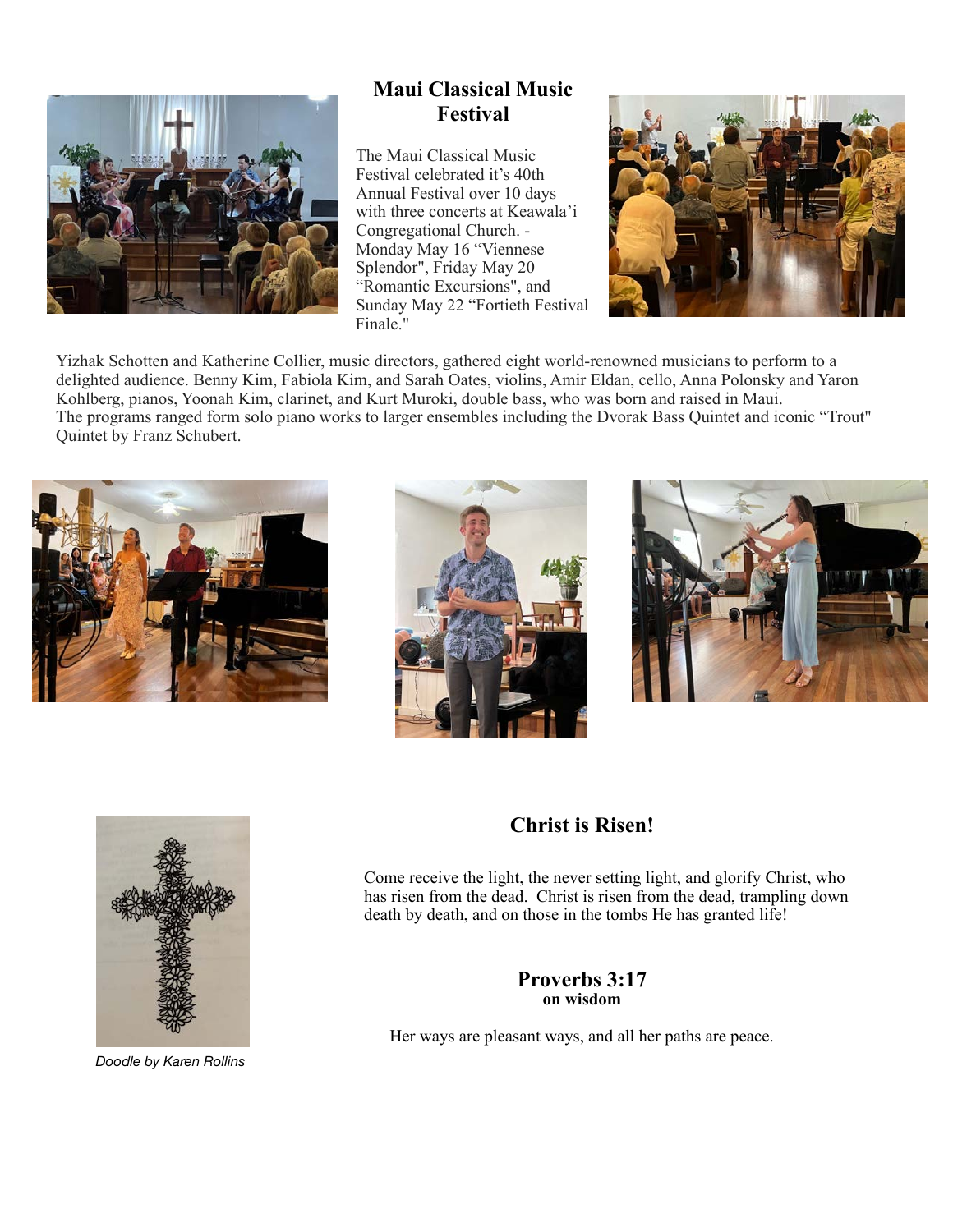## **Keiki Time**







**A Personal Pew Perspective** by Cal Wood

About 30 years ago Dixie and I were invited to spend some time with a friend and his wife here on Maui. We enjoyed the time we spent with them and met some folks who were selling two weeks of time share at Maui Hill. I proposed buying them, but Dixie said that it didn't make any sense, since I never took vacations. To my surprise, I went ahead and bought the two weeks and we began coming here almost yearly with our family and our friends and banking time and using the exchanges to travel (we eventually visited our seventh continent, Antarctica, in 2009). Our friends introduced us to Keawala'i church and we fell in love with the pastor and the church folks. Since expanding our time share to 5 weeks we have made Keawala'i our home church in Hawai'i. We have loved pastor Alika for many years and were happy to see him take retirement. The interim pastor, Scott Landis, appeared here at about the same time that the Covid19 virus made its terrible entry into our lives, and which stopped the pastoral replacement search committee's activities while keeping Scott here for these past few years. My wife Dixie had passed away on Feb. 5, 2019, after only 63 years together, so I began attending two church services on Sundays; one at the church that God chose for me in Livermore, followed by the wonderful services at Keawala'i in Mākena by Zoom interface. I was invited to join a weekly get together with Scott and several members of the congregation here, where we briefly caught up on our week's activities and discussed the scripture for the next Sunday's sermon. It was here on Zoom, once a week, that I came to appreciate and love these members of the Keawala'i family, who adopted me into their o'hana and shared the warmth of their spirits with me.

Although I have not had a "white light" spiritual encounter with God, as some folks report, I can look back on my life and I find God's fingerprints all over it. I had my life mapped out, but gradually, over time, my decisions kept being changed

for me as my life unfolded. I grew up in Berkeley, California, studied piano and finally started UC Berkeley as a music major, only to find out that that was too difficult for me, so I switched to Physics (which turned out to be what I really wanted, but didn't know it) as my major and got married to Dixie who provided a wonderful corrective to my life. I had been raised to glorify the mind and intelligence as the highest goal in life (my PhD was in experimental high energy particle physics at UCB, I had two brothers who were dentists, a sister who had a master's degree in music from UC Berkeley, and a brother who became a plastic surgeon), but Dixie, with great patience and real understanding, gave me a heart and the understanding that love and the soul were of utmost importance both here and hereafter. Together we produced five children with numerous grandchildren and, with the birth of a girl to one of our granddaughters in October, we will have 20 great grandchildren. Dixie seemed possessed of invisible tentacles of love that reached out and enveloped people. She gave me an understanding of unconditional love and guided me to the importance of the spirit filled life. I look forward to the time when I can share her with all of you hereafter, although I resonate with C. S. Lewis who said that he thought the dominant emotion at the hour of death will be 'surprise.'



Thank you for including me in your o'hana.

Cal Wood (Livermore, CA, and Kihei, HI)